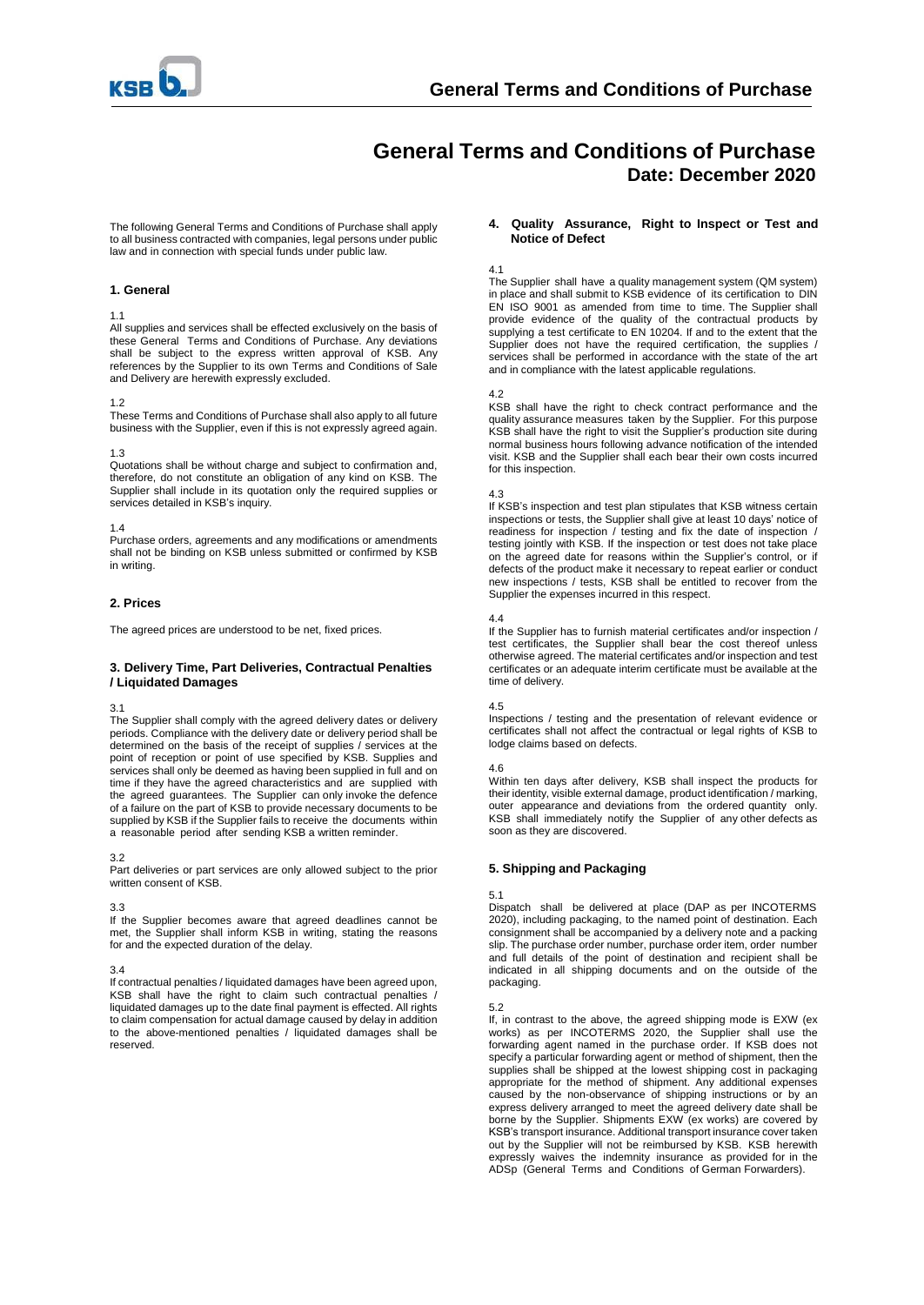

## **6. Transfer of Risk and Title**

Risk and title to the item(s) supplied shall pass to KSB upon arrival of the supplies at the point of receipt, or, in the case of supplies comprising assembly or installation as well as in the case of work / services performed upon formal acceptance by KSB. The Supplier shall guarantee that there are no retentions of title or third-party rights to the supplies / services.

## **7. Claims Based on Defects**

#### 7.1

The Supplier shall be liable to ensure that the supplies and services are free from defects, have the agreed characteristics, are provided with the agreed guarantees, are suitable for the intended use, are in accordance with the state of the art, meet the generally accepted regulations issued by the authorities and trade associations with regard to technical safety and occupational health and safety, and meet the relevant legal requirements. If the subject-matter of the supply contract is a machine, device or system, the item(s) supplied shall meet the special safety regulations for machinery, devices and systems valid at the time of contract performance and shall bear the CE conformity marking.

#### 7.2

The statutory period of limitation is 24 months, unless the item to be delivered is a civil structure or has been integrated into a civil structure according to its typical usage and has caused the defect in that structure, in which case the time limits provided by law shall apply. The statutory period of limitation is counted from the transfer of risk. The statutory period of limitation is automatically extended by the period of time between the first notification of defect and the subsequent performance of contract. Parts repaired or supplied new as a result of a notice of defect shall have their own statutory limit of 24 months counted from the date of full compliance with KSB's claim for subsequent contract performance. It ends no later than 6 months after expiry of the first statutory period of limitation.

## 7.3

If KSB lodges a claim based on a defect, KSB shall have the right to demand, at its discretion, that the defect be rectified or the defective part be replaced, and to have the costs incurred for rectification or replacement reimbursed by the Supplier. The Supplier shall have the right to refuse the type of subsequent contract performance chosen by KSB subject to the provisions of Section 439 (4) of the German Civil Code [*BGB*].

#### 7.4

If the Supplier fails to immediately start with the remedial work or to supply goods free from defects after having been asked by KSB to subsequently fulfil its contractual obligations, KSB shall have the right in urgent cases, including but not limited to danger to life and limb, health hazards or extensive consequential damage, at its option, to carry out the repair itself, to have it carried out or to procure a substitute part elsewhere at the risk and expense of the Supplier. If subsequent contract performance within a reasonable period of time is not feasible, unsuccessful or cannot reasonably be expected, KSB shall have the right to demand withdrawal from the contract or a purchase price reduction as provided by law. In addition, KSB reserves the right to claim damages as provided by law.

#### 7.5

In dealing with the subsequent fulfilment of its contractual commitments, the Supplier shall make every effort to complete the task in accordance with KSB's company interests. The Supplier's liability for defects shall also cover the cost of preliminary work incurred by KSB as a result of processing the items supplied before discovering the defect, as well as the cost incurred for identifying any defect(s).

#### **8. Insurance and Liability, Including Product Liability**

## 8.1

The Supplier shall take out and maintain, at its expense, adequate liability insurance cover for damage within its own or its agents' sphere of responsibility. Evidence of the amount insured for each damage event shall be provided at KSB's request. The Supplier's contractual or legal liability – on whatever legal grounds – shall in no way be affected by the scope and amount of insurance cover.

#### 8.2

The Supplier shall indemnify and hold harmless KSB from and against any and all third-party claims based on extra-contractual product liability if and to the extent that the damage has been caused by a defect of the contractual products delivered by the Supplier or its sub-supplier(s). If and to the extent that the cause of damage falls within the sphere of responsibility of the Supplier or one of its subsuppliers, the burden of proof shall be on the Supplier. All expenses and costs, including the cost of a precautionary recall action, shall be for account of the Supplier.

#### **9. Withdrawal from the Contract**

KSB reserves the right to withdraw from this contract in whole or in part if the Supplier ceases its payments or becomes insolvent and is in default with regard to its contractual performance hereunder. KSB shall also have the right to withdraw from the contract without the conditions for a delay in performance prevailing, if it is of vital importance for KSB to be able to rely on performance by the Supplier prior to the performance due date for reasons of long-term further commitments in connection with the ordered goods, and if it would, therefore, be unreasonable for KSB to have to wait until the delay in contract performance becomes fact.

## **10. Patterns, Tools, Documents and Confidentiality**

#### 10.1

The Supplier shall supply any drawings, plans, calculations or any other documents to be provided to KSB hereunder in the agreed number of copies in due time so that the contractual periods of time provided for fulfilment of the contract can be met.

#### 10.2

KSB's release of any of the said documents shall in no way affect the Supplier's scope of responsibilities.

#### 10.3

Patterns, samples, tools and other manufacturing means and materials, as well as drawings, plans, calculations and any other documents directly or indirectly placed at the Supplier's disposal by KSB or created by the Supplier on behalf and for account of KSB, are and shall remain the exclusive property of KSB. The Supplier shall only use these manufacturing means and documents for the purpose of fulfilling this contract and shall not disclose them to any third party without the consent of KSB.

#### 10.4

The Supplier shall return to KSB or, at KSB's request, destroy all patterns, samples, tools and any other manufacturing means or materials placed at the Supplier's disposal or fabricated by him according to KSB's special instructions, as well as all drawings, plans, calculations and any other documentation, including all copies and samples made. The Supplier shall have no right of retention.

#### 10.5

The Supplier shall keep confidential and otherwise protect from disclosure confidential information and any other knowledge about production and/or business processes at KSB acquired in the course of the contract's performance or gained in connection therewith, and to observe the copyright of KSB.

#### **11. Invoice and Payment**

#### 11.1

Invoices shall be submitted to KSB as PDF file via e-mail, postal items can be accepted only exceptionally. Invoices shall include the matching KSB purchase order number and line item number as well as all necessary information required for VAT purposes. If any invoice by way of exception does not refer to a KSB purchase order, the KSB employee placing the order has to be specified imperatively.

#### 11.2

KSB shall be entitled to reject invoices not complying with the above requirements.